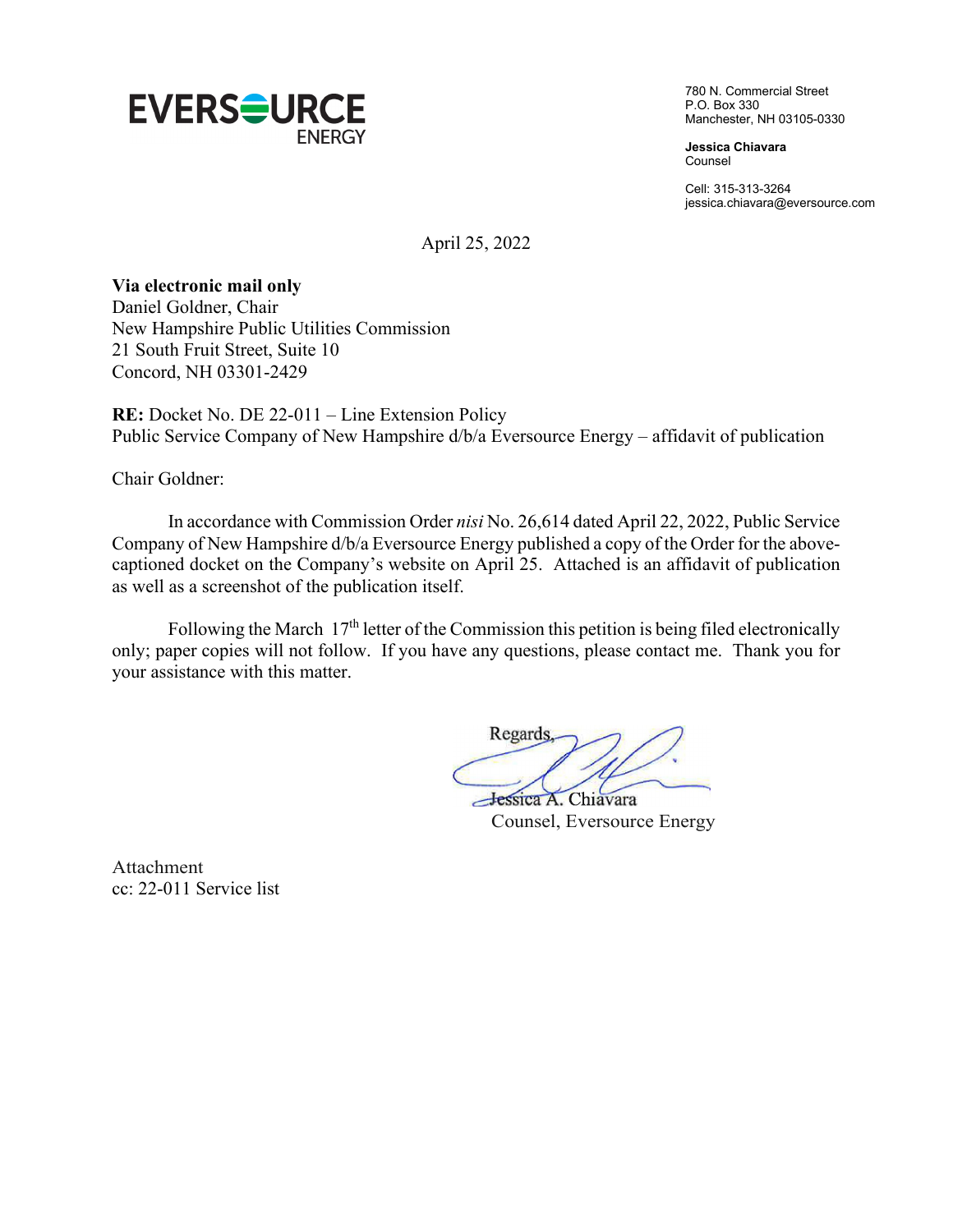#### **AFFIDAVIT OF PUBLICATION**

### **I, Jessica Chiavara, counsel for Public Service Company of New Hampshire d/b/a Eversource Energy, hereby certify the following:**

On April 22, 2022, the New Hampshire Public Utilities Commission issued an Order *nisi*  No. 26,614 for Docket No. DE 22-011. In part that Order required that "that the Company shall cause a copy of this order to be published on its website within one business day of this order, and to be documented by affidavit filed with the Commission on or before May 16, 2022." Order at 4.

On April 25, 2022, one business day after the issuance of the Order, a copy of the Order was published on the portion of Eversource's site dedicated to such notices for the referenced docket. A screenshot of that page is attached to verify that the Notice was published on April 25, 2022.

Dated this 25th day of April, 2022

 $\overline{\phantom{a}}$  ,  $\overline{\phantom{a}}$  ,  $\overline{\phantom{a}}$  ,  $\overline{\phantom{a}}$  ,  $\overline{\phantom{a}}$  ,  $\overline{\phantom{a}}$  ,  $\overline{\phantom{a}}$  ,  $\overline{\phantom{a}}$  ,  $\overline{\phantom{a}}$  ,  $\overline{\phantom{a}}$  ,  $\overline{\phantom{a}}$  ,  $\overline{\phantom{a}}$  ,  $\overline{\phantom{a}}$  ,  $\overline{\phantom{a}}$  ,  $\overline{\phantom{a}}$  ,  $\overline{\phantom{a}}$ 

Jessica A. Chiavara

STATE OF NEW HAMPSHIRE COUNTY OF HILLSBOROUGH Sworn to and subscribed before me this 25<sup>th</sup> day of April, 2022.

Melissa 7

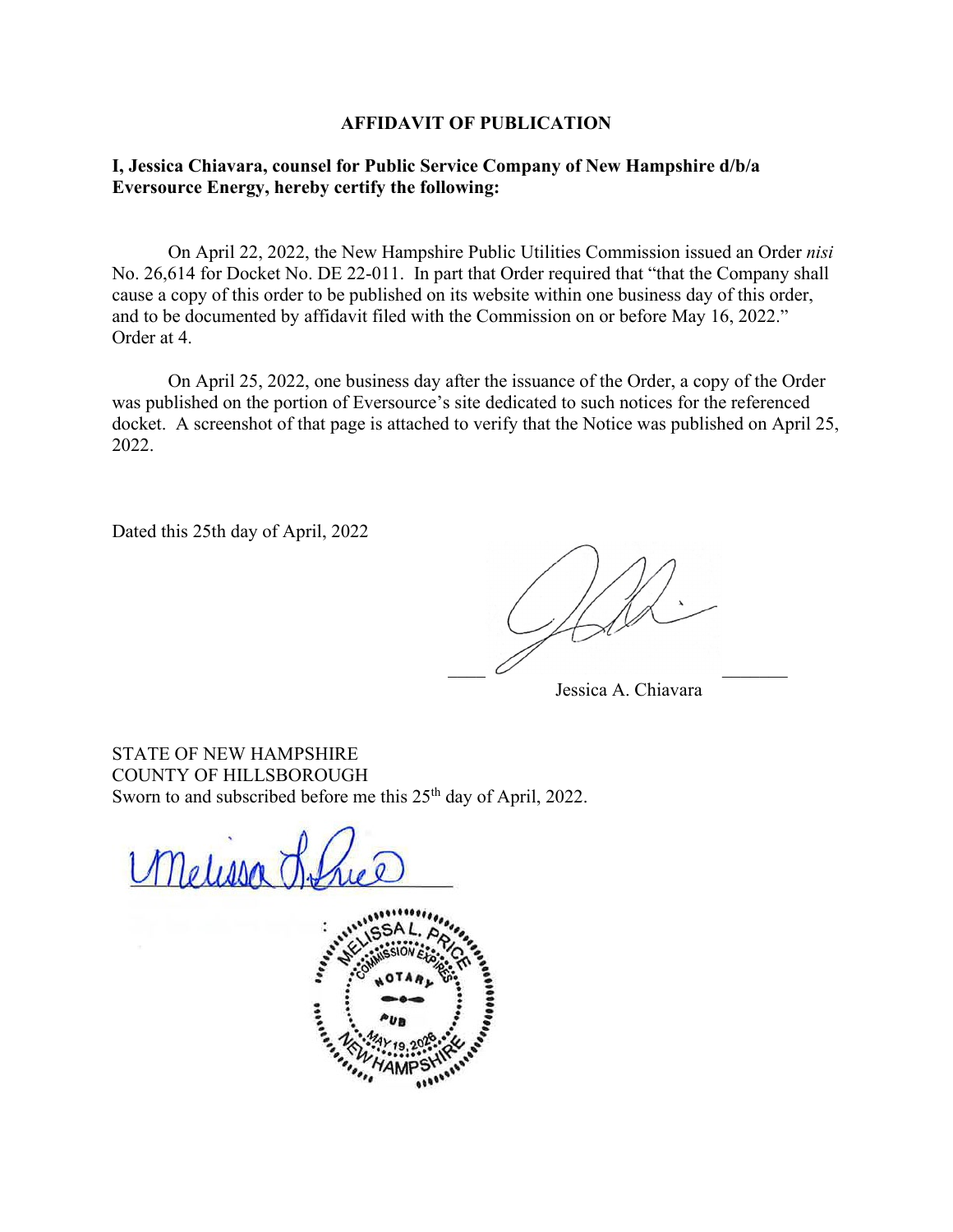Public Hearings & Filings | Eversource - New Hampshire

[Eversource Home](https://www.eversource.com/content) **[HELP](https://www.eversource.com/content/nh/residential/about/contact)**



**MENU**

# Public Hearings & Filings

This page contains certain public notices related to dockets under consideration by the New Hampshire Public Utilities Commission (NH PUC) and Department of Energy (DOE). They may include notices of filings and information about public hearings.

A full listing of NH PUC notices or other docketed information is also available on the [NH](https://www.puc.nh.gov/) [PUC website](https://www.puc.nh.gov/). Files are in Adobe PDF format.

- [DE 22-011 Order Nisi Approving Updated Line Extension Rates](https://www.eversource.com/content/docs/default-source/rates-tariffs/order-26-614--de-22-011.pdf?sfvrsn=34028b62_2)  Line Extension Rate Filing
- [CR 2022-011 Order of Notice K165 Line](https://www.eversource.com/content/docs/default-source/rates-tariffs/cre-2022-011-order-of-notice.pdf?sfvrsn=b028b62_2) Petition for License to Construct and Maintain Electric Lines Over and Across Public Waters in Merrimack and Litchfield
- [DE 22-021 2022 Energy Service Solicitation](https://www.eversource.com/content/docs/default-source/rates-tariffs/22-021_2022-04-12_nhpuc_ntc-of-adjudicative-proceeding.pdf?sfvrsn=4a478b62_2) Commencement of Adjudicative Proceeding and Notice of Hearing
- [CR2022-010 Order of Notice 326 Line](https://www.eversource.com/content/docs/default-source/rates-tariffs/cre-2022-010-order-of-notice.pdf?sfvrsn=1d418b62_0)  Petition for License to Construct and Maintain Electric Lines Over and Across State Owned Land in Londonderry
- [CR2022-009 Order of Notice M108 Line](https://www.eversource.com/content/docs/default-source/rates-tariffs/cre-2022-009-order-of-notice.pdf?sfvrsn=683a8d62_4)  Petition to Construct and Maintain Electric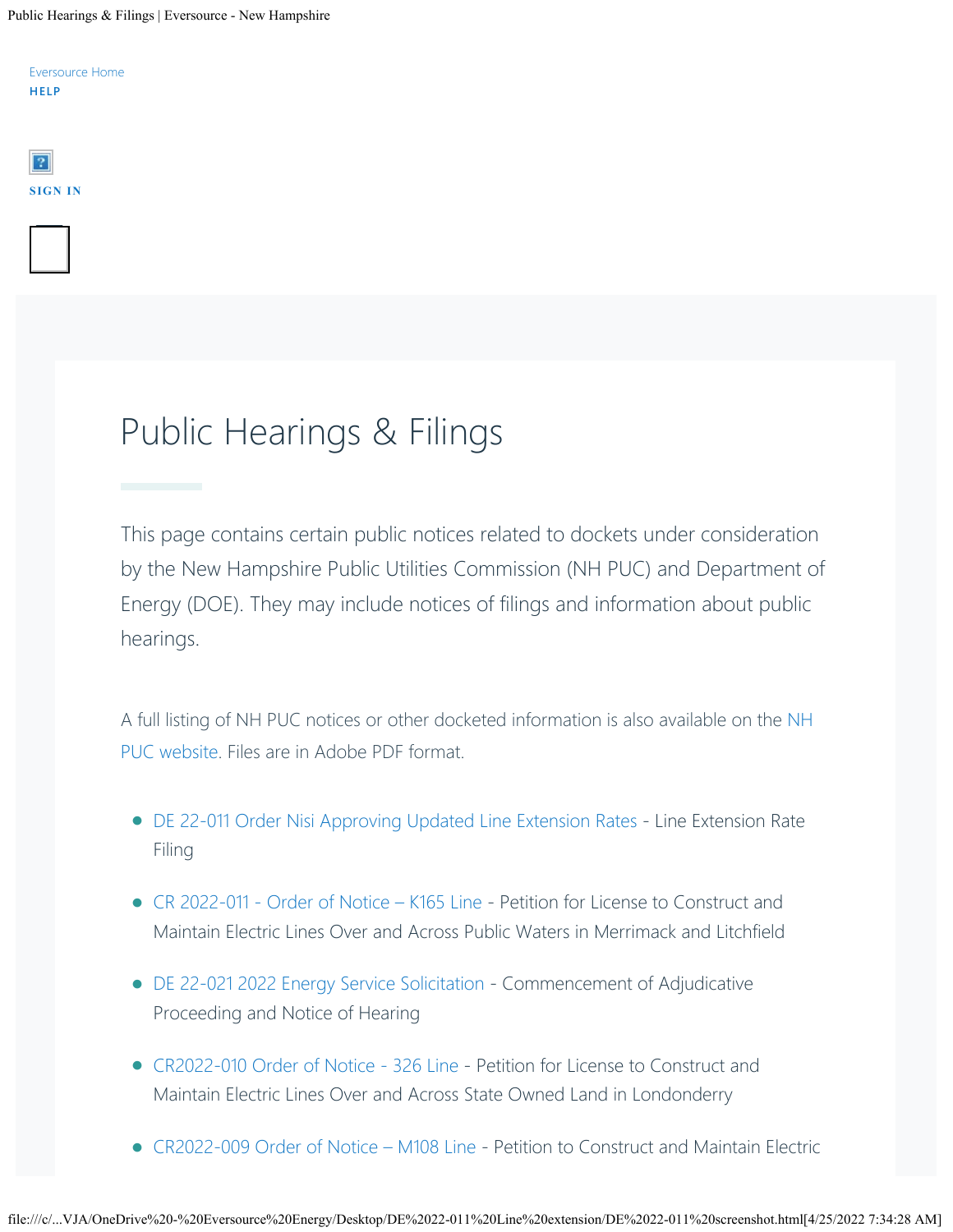Lines Over and Across State Owned Land and Public Waters in Concord, Bow and Pembroke, NH

- CR2021-026 Order of Notice 3410/370 Line Petition to Construct and Maintain Electric Lines Over and Across Public Waters in Warner and Sutton, NH
- [CR2022-008 Order of Notice C106 Line](https://www.eversource.com/content/docs/default-source/rates-tariffs/cre-2022-008-order-of-notice.pdf?sfvrsn=9aeb8e62_4)  Petition to Construct and Maintain Electric Lines Over and Across State Owned Land in Conway, NH
- [CR2022-005 Order of Notice 380 Line](https://www.eversource.com/content/docs/default-source/rates-tariffs/cre-2022-005-order-of-notice.pdf?sfvrsn=d4c48e62_4)  Petition for License to Construct and Maintain Electric Lines Over and Across State-Owned Land in Londonderry
- [CR2022-003 Order of Notice A126 Line](https://www.eversource.com/content/docs/default-source/rates-tariffs/cre-2022-003-order-of-notice.pdf?sfvrsn=14c18e62_4)  Petition for License to Construct and Maintain Electric Lines Over and Across State Owned Land in Brentwood
- [CR2022-004 Order of Notice P145 Line](https://www.eversource.com/content/docs/default-source/rates-tariffs/cre-2022-004-order-of-notice.pdf?sfvrsn=bc228e62_4)  Petition to Construct and Maintain Electric Lines Over and Across State Owned Land Public Waters in Bow, Concord, and Pembroke
- [CR2022-002 Order of Notice 393 Line](https://www.eversource.com/content/docs/default-source/rates-tariffs/cre-2022-002-order-of-notice.pdf?sfvrsn=d0228e62_4)  Petition to Construct and Maintain Electric Lines Over and Across Public Waters in Manchester
- [DE 22-004 Order Nisi](https://www.eversource.com/content/docs/default-source/rates-tariffs/de-22-004-26-577.pdf?sfvrsn=20318062_4)  Order Nisi Approving with Conditions the Amended Joint Proposal for Use of Clean Energy Fund
- [DE 14-238 Order Nisi](https://www.eversource.com/content/docs/default-source/rates-tariffs/de-14-238-26-577.pdf?sfvrsn=46318062_4) Order Nisi Approving with Conditions the Amended Joint Proposal for Use of Clean Energy Fund
- [DE 11-250 Order Nisi](https://www.eversource.com/content/docs/default-source/rates-tariffs/de-11-250-26-577.pdf?sfvrsn=94308062_4)  Order Nisi Approving with Conditions the Amended Joint Proposal for Use of Clean Energy Fund
- [CR2021-024 Order of Notice O154 Line](https://www.eversource.com/content/docs/default-source/rates-tariffs/cr-2021-024-order-of-notice.pdf?sfvrsn=e58c8262_2)  Petition for License and License Amendments to Construct and Maintain Electric Lines Over and Across State Owned Land and Public Waters in Stark, New Hampshire
- [CR2021-023 Order of Notice T198 Line](https://www.eversource.com/content/docs/default-source/rates-tariffs/cr-2021-023-order-of-notice.pdf?sfvrsn=a18e8262_4) Petition to Construct and Maintain Electric Lines Over and Across State Owned Land in Troy, Marlborough and Keene and Public Waters in Troy, Marlborough, Keene and Swanzey, NH
- [CR2021-025 Order of Notice E115 Line](https://www.eversource.com/content/docs/default-source/rates-tariffs/cr-2021-025-order-of-notice.pdf?sfvrsn=56888262_2)  Petition to Construct and Maintain Electric Lines Over and Across State Owned Land and Public Waters in New Hampton, Bristol,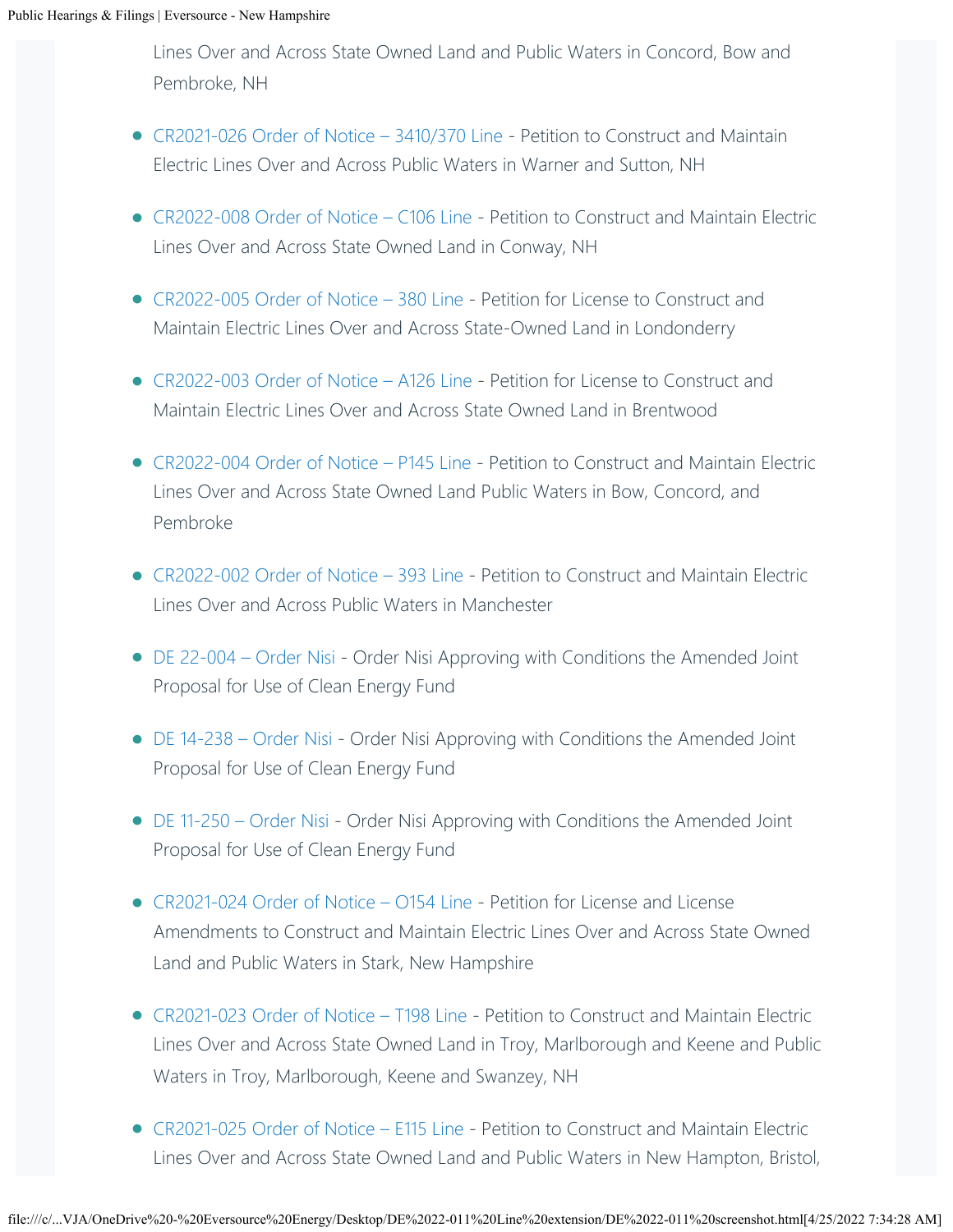Bridgewater and Ashland, NH

- [CR2021-021 Order of Notice 380 Line](https://www.eversource.com/content/docs/default-source/rates-tariffs/1-cr-2021-021-order-of-notice.pdf?sfvrsn=b4c7af62_2) Petition for License to Construct and Maintain Electric Lines Over and Across the Merrimack River in Merrimack and Litchfield
- [DE 21-117 Supplemental Order of Notice](https://www.eversource.com/content/docs/default-source/rates-tariffs/21-117_2021-12-30_nhpuc_suppl-oon.pdf?sfvrsn=cdd3af62_2) Adjustment to Stranded Cost Recovery Charge
- [DE 19-057 and DE 21-029 Supplemental Order of Notice](https://www.eversource.com/content/docs/default-source/rates-tariffs/19-057_21-029_2021-12-23_nhpuc_suppl-oon.pdf?sfvrsn=2323af62_2)  Request for Change in Rates and Petition for Approval of Change in Regulatory Reconciliation Adjustment Rate.
- [CR2021-019 Order of Notice A152 Line](https://www.eversource.com/content/docs/default-source/rates-tariffs/cr-2021-019-a152line-oon.pdf?sfvrsn=8333af62_2)  Petition for License and License Amendments to Construct and Maintain Electric Lines Over and Across State Owned Land in Keene, Swanzey, and Winchester and Public Waters in Keene and Swanzey. •
- [CR2021-020 Order of Notice 3135 Line](https://www.eversource.com/content/docs/default-source/rates-tariffs/cr-2021-20-3135line-oon.pdf?sfvrsn=8233af62_2)  Petition to Construct and Maintain Electric Lines Over and Across State Owned Land in Portsmouth.
- [CR2021-006 Order of Notice V191 Line](https://www.eversource.com/content/docs/default-source/rates-tariffs/cr-2021-005-es-crossing-plymouth-holderness.pdf?sfvrsn=e613af62_2) Petition for License to Construct and Maintain Electric Lines Over and Across State Land in Merrimack and Bedford, NH
- [CR2021-005 Order of Notice 3196 Line](https://www.eversource.com/content/docs/default-source/rates-tariffs/cr-2021-006-es-crossing-merrimack-bedford.pdf?sfvrsn=e713af62_2)  Petition for License to Construct and Maintain Electric Lines Over and Across State Land in Plymouth and License Amendment to Maintain Electric Lines Over and Across Public Waters in Plymouth and Holderness, NH
- [CR2021-012 Order of Notice O161](https://www.eversource.com/content/docs/default-source/rates-tariffs/cr-2021-012-order-of-notice.pdf?sfvrsn=9f4caf62_2)  Petition for License to Construct and Maintain Electric Lines Over and Across State Owned Land in Goffstown and Hooksett and Public Waters in Goffstown, Hooksett and Manchester.
- [DE 21-133 Order of Notice](https://www.eversource.com/content/docs/default-source/rates-tariffs/nh-21-133_2021-11-30.pdf?sfvrsn=df49af62_2) 2021-2022 Program Administrative Budgets
- [CR2021-017 Order of Notice](https://www.eversource.com/content/docs/default-source/rates-tariffs/cr-2021-017-order-of-notice.pdf?sfvrsn=6452af62_2) Petition For License to Construct and Maintain Electric Lines Over and Across State Owned Land in Lancaster
- [DE 21-020 Supplemental Order of Notice](https://www.eversource.com/content/docs/default-source/rates-tariffs/21-020_2021-11-19_eversource-consolidated_suppl-oon.pdf?sfvrsn=6aafa062_2)  Joint Petition to Approve Pole Asset Transfer

[CR2021-004 Order of Notice – R187](https://www.eversource.com/content/docs/default-source/rates-tariffs/cr-2020-004-es-r187.pdf?sfvrsn=188ba062_2) - Petition for License to Construct and Maintain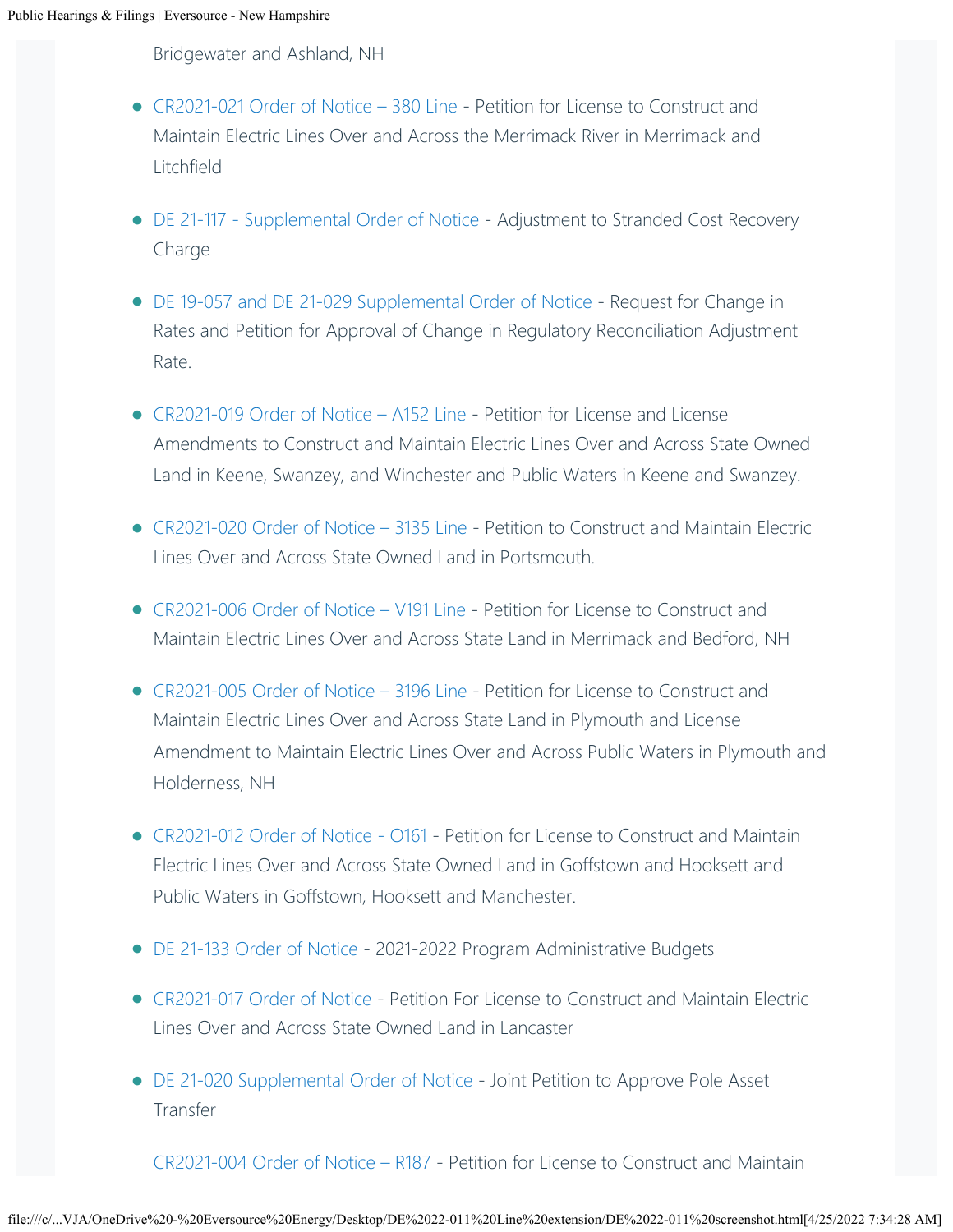Electric Lines Over and Across State Land in Londonderry •

- [CR2021-003 Order of Notice X116](https://www.eversource.com/content/docs/default-source/rates-tariffs/cr-2021-003-es-x116-crossing-oon.pdf?sfvrsn=e488a062_2) Petition for License to Construct and Maintain Electric Lines Over and Across State Lands in Londonderry and Hudson
- [CR2021-002 Order of Notice Z119](https://www.eversource.com/content/docs/default-source/rates-tariffs/order-notice-cr-2021-002.pdf?sfvrsn=1c8ba062_2) Petition for License to Construct and Maintain Electric Lines Over and Across State Lands in Londonderry and Hudson
- [CR2021-007 Order of Notice M164](https://www.eversource.com/content/docs/default-source/rates-tariffs/cr-2021-007-order-of-notice-m164.pdf?sfvrsn=d77aa062_4)  Petition for License to Construct and Maintain Electric Lines Over and Across State Land in Manchester
- [CR2021-010 Order of Notice A126](https://www.eversource.com/content/docs/default-source/rates-tariffs/cr-2021-010-eversource-crossing-order-of-notice.pdf?sfvrsn=8e8ca162_2) Petition for License to Construct and Maintain Electric Lines Over and Across State Land in Brentwood
- [CR 2021-011 Order of Notice H141](https://www.eversource.com/content/docs/default-source/rates-tariffs/cr-2021-011-eversource-crossing-order-of-notice.pdf?sfvrsn=8f8ca162_2) Petition for License to Construct and Maintain Electric Lines Over and Across State Land in Exeter and Brentwood
- [CR2021-014 Order of Notice 316](https://www.eversource.com/content/docs/default-source/rates-tariffs/cr-2021-014-eversource-crossing-order-of-notice.pdf?sfvrsn=888ca162_2)  Petition for License to Construct and Maintain Electric Lines Over and Public Waters in Sunapee
- DE 20-170 Supplemental Order of Notice Electric Distribution Utilities—Electric Vehicle Time of Use Rates
- [DE 20-161 Supplemental Order of Notice](https://www.eversource.com/content/docs/default-source/rates-tariffs/20-161_2021-10-15_suppl.pdf?sfvrsn=6cd9a162_2) 2020 Least Cost Integrated Resource Plan
- [DE 21-070 Order No. 26,531](https://www.eversource.com/content/docs/default-source/rates-tariffs/de-21-070.pdf?sfvrsn=3417a162_4)  Petition of Public Service Company of New Hampshire d/b/a Eversource Energy For License to Construct and Maintain Electric Lines Over and Across State Owned Land in Merrimack, New Hampshire
- [CR2021-016 Order of Notice A111](https://www.eversource.com/content/docs/default-source/rates-tariffs/cr-2021-016-order-of-notice.pdf?sfvrsn=f97aa162_4) Petition for License and License Amendment to Construct and Maintain Electric Lines Over and Across State Owned Land in Hill and Public Waters in Hill and New Hampton
- [CR2021-013 Order of Notice J125](https://www.eversource.com/content/docs/default-source/rates-tariffs/cr-2021-013-order-of-notice.pdf?sfvrsn=1e75a162_4) Petition for License to Construct and Maintain Electric Lines Over and Across Lake Winnisquam in Belmont
- [CR2021-009 Order of Notice D142](https://www.eversource.com/content/docs/default-source/rates-tariffs/d142-cr2021-009-order-of-notice.pdf?sfvrsn=6dc7a262_2)  Petition for License to Construct and Maintain Electric Lines Over and Across State Owned Land in Northumberland and Public Waters in Lancaster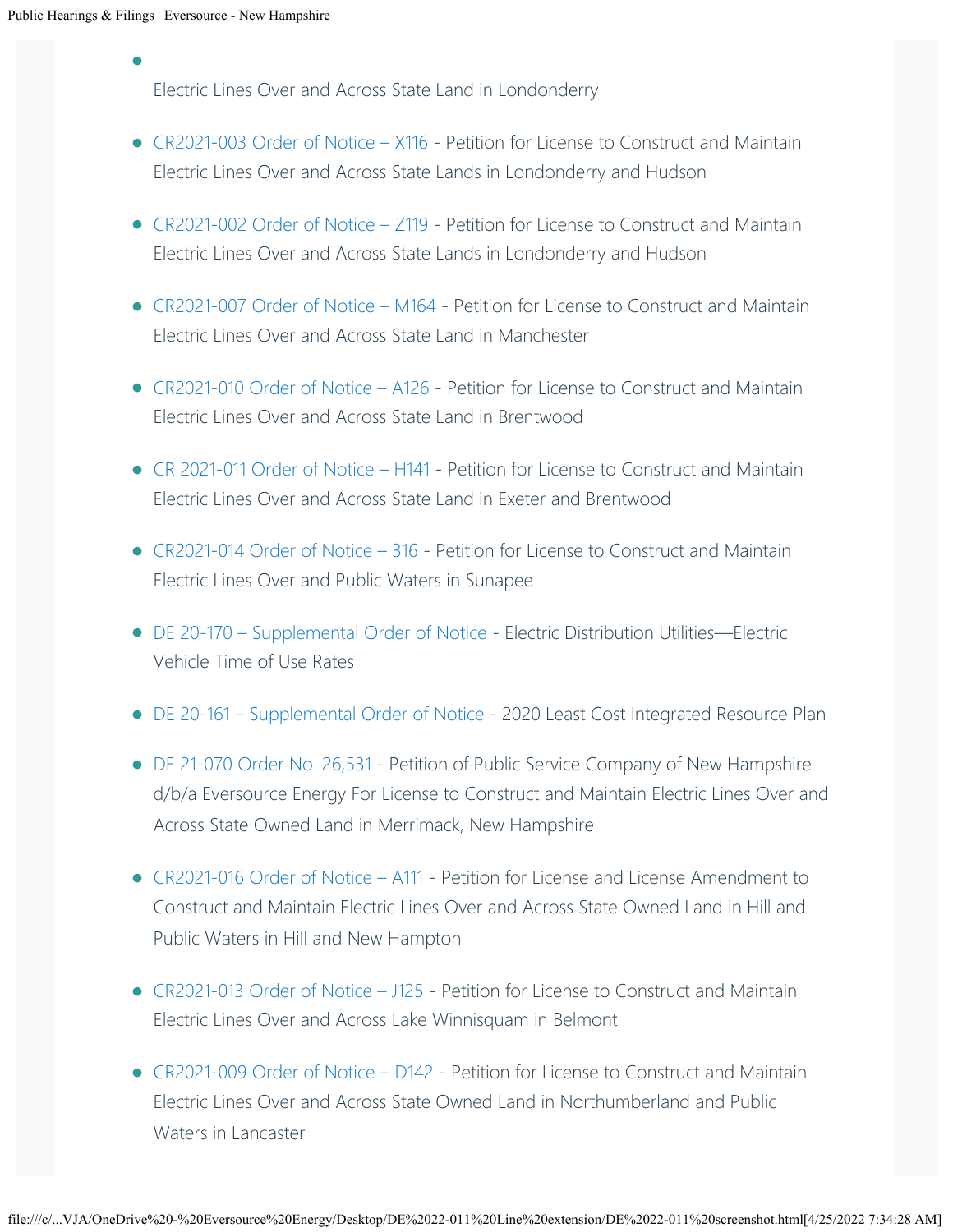- [CR2021-008 Order of Notice D121](https://www.eversource.com/content/docs/default-source/rates-tariffs/d121-cr2021-008-order-of-notice.pdf?sfvrsn=6ec7a262_2)  Petition for License to Construct and Maintain Electric Lines Over and Across State Owned Land in Hooksett and Public Waters in Manchester
- [DE 21-071 Order 26,527](https://www.eversource.com/content/docs/default-source/rates-tariffs/de-21-071-order-26-527.pdf?sfvrsn=e1a6a362_2)  Street Lighting Tariff Adjustment for Advanced Lights and Lighting Controls
- [DE 21-076 Order 26,524](https://www.eversource.com/content/docs/default-source/rates-tariffs/de-21-076-order-26-524.pdf?sfvrsn=e2a6a362_2)  Petition of Public Service Company of New Hampshire d/b/a Eversource Energy For License Amendments to Construct and Maintain Electric Lines Over and Across the Nashua River in Nashua and Merrimack River in Nashua and Hudson, New Hampshire
- [DE 21-078 Order of Notice](https://www.eversource.com/content/docs/default-source/rates-tariffs/de-21-078.pdf?sfvrsn=6542a562_2)  Petition for Electric Vehicle Make-Ready and Demand Charge Alternative Proposals
- [DE 21-119 Order of Notice](https://www.eversource.com/content/docs/default-source/rates-tariffs/de-21-119.pdf?sfvrsn=c257a562_2) Proposed Tariff Amendments to Residential Time-of-Day Rate
- [DE 20-170 Supplemental Order of Notice](https://www.eversource.com/content/docs/default-source/rates-tariffs/de-20-170-supp.pdf?sfvrsn=28c9a662_2)  Electric Vehicle Time of Use Rates
- [DE 21-020 Supplemental Order of Notice](https://www.eversource.com/content/docs/default-source/rates-tariffs/de-21-020-supplemental.pdf?sfvrsn=6641a662_2)  Joint Petition to Approve Pole Asset Transfer
- [DE 21-081 Order 26,492](https://www.eversource.com/content/docs/default-source/rates-tariffs/de-21-081.pdf?sfvrsn=23c4d862_2) Petition for Amended License to Construct and Maintain Electric Lines Over and Across Land Owned by the State of New Hampshire in Greenville
- [DE 19-057 Supplemental Order of Notice](https://www.eversource.com/content/docs/default-source/rates-tariffs/de-19-0579880bf0f1b5267e39dbdff3500e2e88e.pdf?sfvrsn=7cd2d862_4)  Petition for Second Step Adjustment
- [DE 21-109 Order of Notice](https://www.eversource.com/content/docs/default-source/rates-tariffs/de-21-109.pdf?sfvrsn=3758d862_2)  2021 Transmission Cost Adjustment Mechanism
- [DE 21-029 Order of Notice](https://www.eversource.com/content/docs/default-source/rates-tariffs/de-21-029.pdf?sfvrsn=df58d862_2)  2021 Regulatory Reconciliation Adjustment
- [DE 21-117 Order of Notice](https://www.eversource.com/content/docs/default-source/rates-tariffs/de-21-117.pdf?sfvrsn=2fbfd962_4)  Petition for Adjustment to Stranded Cost Recovery Charge Rate
- DE 21-077- Supplemental Order of Notice Eversource Energy Service Solicitation 2021
- [DE 21-077 Order of Notice](https://www.eversource.com/content/docs/default-source/rates-tariffs/de-21-077.pdf?sfvrsn=7ac7da62_2)  2021 Energy Service Solicitation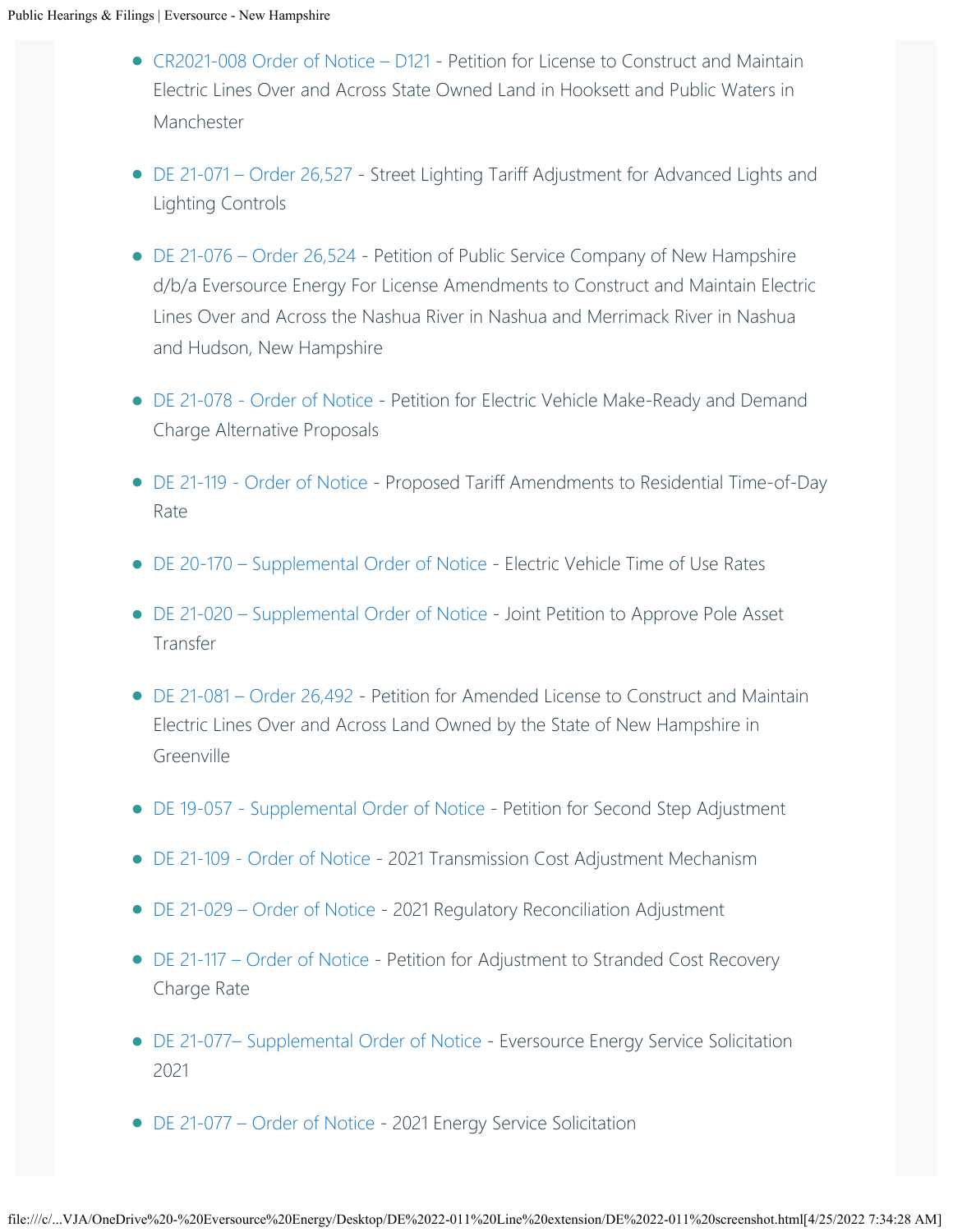- [DE 19-057 Supplemental Order of Notice](https://www.eversource.com/content/docs/default-source/rates-tariffs/de-19-057-supplemental.pdf?sfvrsn=ccc2da62_2)  Petition for Second Step Adjustment
- [DE 20-211 Order 26,481](https://www.eversource.com/content/docs/default-source/rates-tariffs/de-20-211.pdf?sfvrsn=8e67da62_4)  Petition for License and License Amendment to Construct and Maintain Electric Lines Over and Across State-Owned Land in Stoddard and Public Waters in Stoddard, Sullivan, and Keene
- [DE 21-060 Order Nisi Granting Request](https://www.eversource.com/content/docs/default-source/rates-tariffs/26-483.pdf?sfvrsn=7073da62_6)  Petition for Approval of Financing **Transaction**
- [DE 21-064 Order 26,479](https://www.eversource.com/content/docs/default-source/rates-tariffs/de-21-064.pdf?sfvrsn=4840da62_4)  Petition for License to Construct and Maintain Electric Lines Over and Across the Merrimack River in Northfield and Franklin and Land Owned by the State of New Hampshire in Franklin
- [DE 21-048 Order 26,474](https://www.eversource.com/content/docs/default-source/rates-tariffs/de-21-048-order-26-474.pdf?sfvrsn=a48ddb62_2)  Petition for License to Construct and Maintain Electric Lines Over and Across Land Owned by the State of New Hampshire in Londonderry
- [DE 20-195 Order 26,468](https://www.eversource.com/content/docs/default-source/rates-tariffs/de-20-195-order-26-468.pdf?sfvrsn=ccd0dc62_4)  Petition for License to Construct and Maintain Electric Lines Over and Across the Lamprey River in Deerfield
- [DE 20-115 Order 26,465](https://www.eversource.com/content/docs/default-source/rates-tariffs/de-20-115.pdf?sfvrsn=7c12dc62_6) Petition for License to Construct and Maintain Electric Lines Over and Across Lands Owned by the State of New Hampshire in Peterborough and Temple in Miller State Park
- [DE 19-057 Order Nisi Granting Request to Modify Order No. 26,433](https://www.eversource.com/content/docs/default-source/rates-tariffs/de-26-464.pdf?sfvrsn=ef74dc62_4) Notice of Intent to File Rate Schedules
- [DE 20-191 Order 26,462](https://www.eversource.com/content/docs/default-source/rates-tariffs/de-20-191.pdf?sfvrsn=52b8dd62_2) Petition for License to Construct and Maintain Electric Lines Over and Across the North Branch River in Antrim and Hillsborough, Steels Pond and Franklin Pierce Lake in Antrim, and Land Owned by the State of New Hampshire in Antrim
- [DE 21-020 Order of Notice](https://www.eversource.com/content/docs/default-source/rates-tariffs/de-21-020.pdf?sfvrsn=d48fdd62_2)  PSNH/CCI Joint Petition for Approval of Pole Asset Transfer
- [DE 20-180 Order 26,461](https://www.eversource.com/content/docs/default-source/rates-tariffs/de-20-180.pdf?sfvrsn=c797dd62_2) Petition for License to Construct and Maintain Electric Lines Over and Across the Public Waters of the Isinglass River in Rochester
- [DE 20-200 Order 26,460](https://www.eversource.com/content/docs/default-source/rates-tariffs/de-20-200.pdf?sfvrsn=40d5dd62_2) Petition for an Amended License to Construct and Maintain Electric Lines Over and Across the North River in Nottingham and the Oyster River in Lee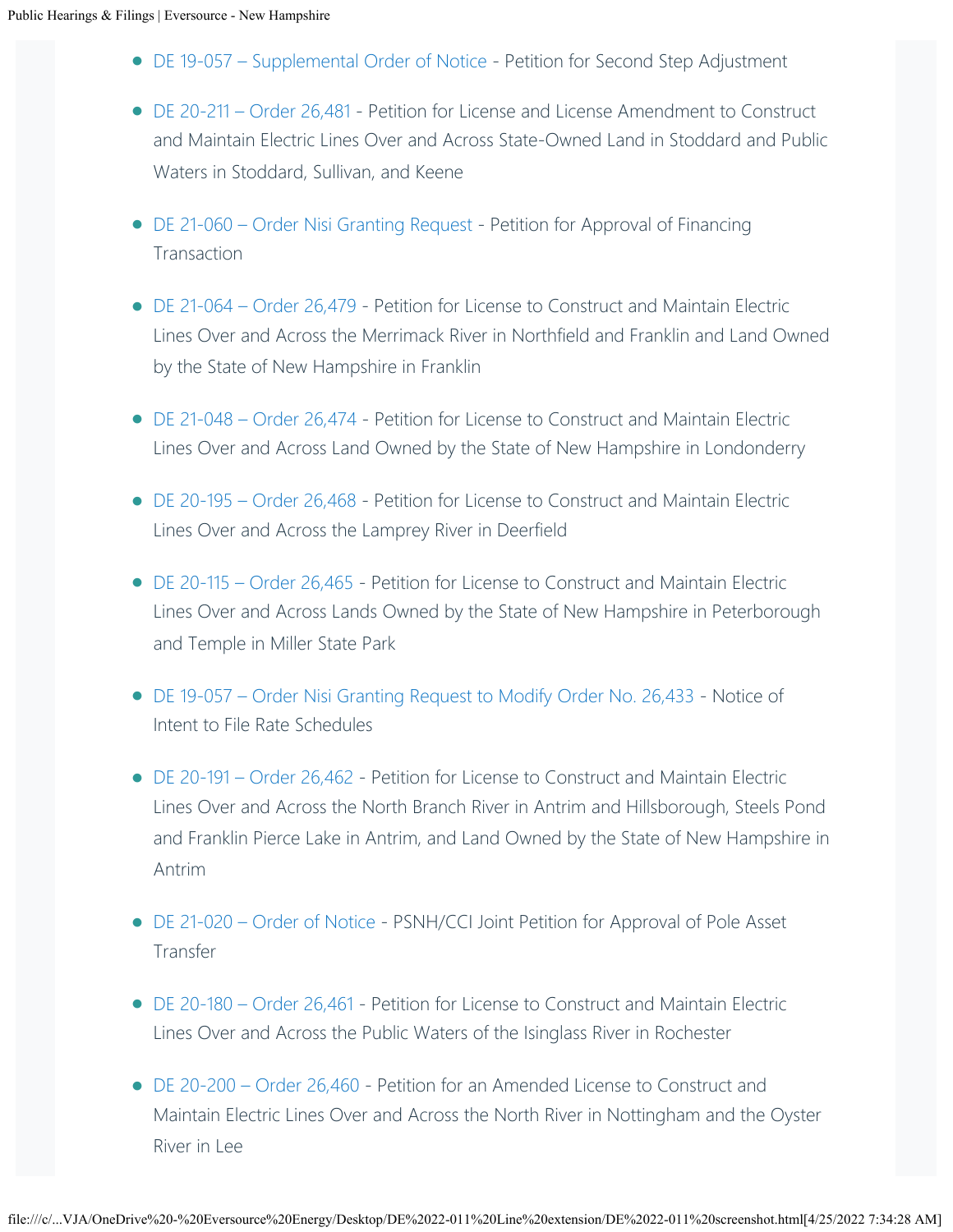- [DE 20-119 Order 26,455](https://www.eversource.com/content/docs/default-source/rates-tariffs/de-20-119.pdf?sfvrsn=5ba0de62_4) Petition for Licenses to Modify, Construct, and Maintain Electric Lines Over and Across the North Branch of the Sugar River in Croydon, and Land Owned by the State of New Hampshire in Croydon, Newport, and Claremont
- [DE 20-185 Order 26,452](https://www.eversource.com/content/docs/default-source/rates-tariffs/de-20-185.pdf?sfvrsn=3db8de62_4)  Petition for Licenses to Modify, Construct, and Maintain Electric Lines Over and Across the Oyster River in Lee and the Isinglass River in Rochester
- DE 20-095 Supplemental Order of Notice Petition for Adjustment to Stranded Cost Recovery Charge Rate
- [DE 20-165 Order 26,441](https://www.eversource.com/content/docs/default-source/rates-tariffs/de-20-165-order-26-441.pdf?sfvrsn=15de62_2) Petition for License to Construct and Maintain Electric Lines Over and Across the Exeter River in Danville and Land Owned by the State of New Hampshire in Sandown
- [DE 20-099 Order 26,430](https://www.eversource.com/content/docs/default-source/rates-tariffs/de-20-099-order-26-430.pdf?sfvrsn=4e8ddf62_4) Petition for Licenses to Modify, Construct, and Maintain Electric Lines Over and Across the Merrimack River between Nashua and Hudson
- [DE 20-042 Order 26,423](https://www.eversource.com/content/docs/default-source/rates-tariffs/de-20-042.pdf?sfvrsn=8d4bdf62_2) Petition for Amended License to Construct and Maintain Electric Lines Over and Across the Pemigewasset River between Hill and New Hampton
- [DE 19-057 Supplemental Order of Notice](https://www.eversource.com/content/docs/default-source/rates-tariffs/de-19-057.pdf?sfvrsn=6945df62_2)  Petition for Step Adjustment
- [DE 20-066 Order No. 26,417](https://www.eversource.com/content/docs/default-source/rates-tariffs/de-20-066.pdf?sfvrsn=1bd7d062_2)  Petition for Licenses to Construct and Maintain Electric Lines Over and Across the Souhegan River in Greenville and Land Owned by the State of New Hampshire in Mason and Greenville
- [DE 20-170 Order of Notice](https://www.eversource.com/content/docs/default-source/rates-tariffs/de-20-170.pdf?sfvrsn=9ad0d062_2)  Electric Vehicle Time of Use Rates
- [DE 20-073 Order 26,416](https://www.eversource.com/content/docs/default-source/rates-tariffs/de-20-073.pdf?sfvrsn=9a29d062_2)  Petition for Licenses to Construct and Maintain Electric Lines Over and Across Land Owned by the State in the Towns of Goffstown and Hooksett
- [DE 20-161– Order of Notice](https://www.eversource.com/content/docs/default-source/rates-tariffs/de-20-161.pdf?sfvrsn=7f29d062_2) 2020 Least Cost Integrated Resource Plan
- [DE 20-0131 Order 26,413](https://www.eversource.com/content/docs/default-source/rates-tariffs/de-20-131.pdf?sfvrsn=7601d062_2)  Petition for License to Construct and Maintain Electric Lines Over and Across the Ashuelot River in Keene
- [DE 20-103 Order 26,411](https://www.eversource.com/content/docs/default-source/rates-tariffs/de-20-103.pdf?sfvrsn=57cd062_2)  Petition for License to Construct and Maintain Lines Over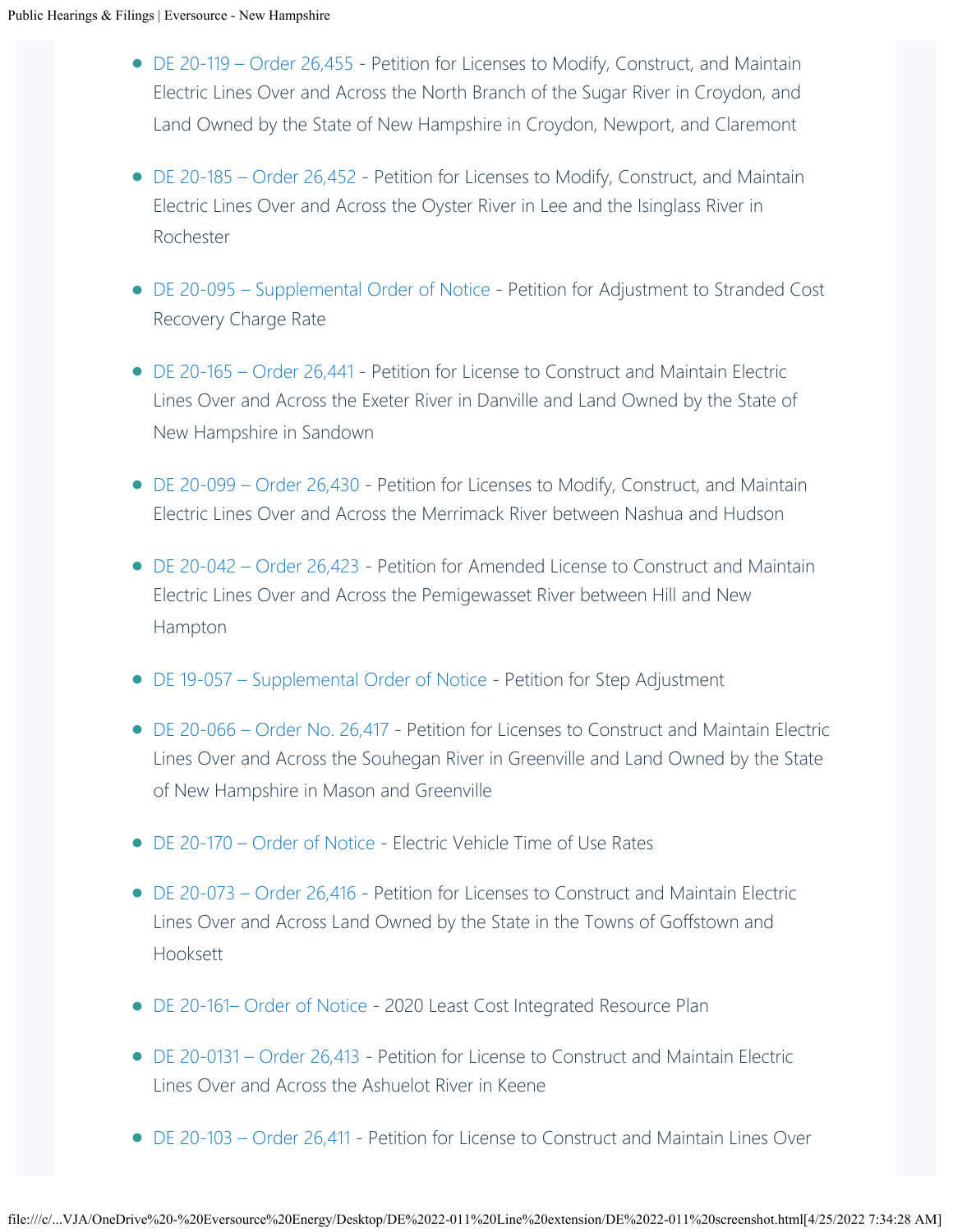and Across State-Owned Land in Merrimack, New Hampshire

- [DE 19-080 Order of Notice](https://www.eversource.com/content/docs/default-source/rates-tariffs/de-19-080.pdf?sfvrsn=6375d062_2) Reconciliation of Energy Service and Stranded Costs for Calendar Year 2018
- [DE 20-058 Order 26,406](https://www.eversource.com/content/docs/default-source/rates-tariffs/de-20-058.pdf?sfvrsn=cb4ed062_2) Petition for License to Construct and Maintain Electric Lines Over and Across State-Owned Land in Canterbury
- [DE 19-157 Order 26,403](https://www.eversource.com/content/docs/default-source/rates-tariffs/public-hearings/de-19-157.pdf?sfvrsn=fdafd162_0) Petition for License to Construct and Maintain Electric and Telecommunications Lines Over and Across Lands Owned by the State of New Hampshire in Swanzey and Winchester.
- [DE 20-001 Order No. 26,404](https://www.eversource.com/content/docs/default-source/rates-tariffs/de-20-001.pdf?sfvrsn=d1b4d162_2)  Petition for Licenses to Construct and Maintain Electric Lines Over and Across Pequawket Pond and the Saco River in Conway and Across Land Owned by the State of New Hampshire in Tamworth, Madison, and Conway
- [DE 20-033 Order No. 26,402](https://www.eversource.com/content/docs/default-source/rates-tariffs/de-20-033.pdf?sfvrsn=f9b4d162_2) Petition for License to Construct and Maintain Electric Lines Over and Across State Owned Land in Raymond
- [DE 20-034 Order No. 26,401](https://www.eversource.com/content/docs/default-source/rates-tariffs/public-hearings/de-20-034.pdf?sfvrsn=db9bd162_2)  Petition for Amended License to Construct and Maintain Electric Lines Over and Across the Isinglass River in Strafford
- [DE 20-136 Order of Notice](https://www.eversource.com/content/docs/default-source/rates-tariffs/public-hearings/de-20-136.pdf?sfvrsn=7bebd162_2)  Recovery Mechanism and Rate Treatment for Net Metering and Group Host Costs
- [DE 19-162 Order No. 26,396](https://www.eversource.com/content/docs/default-source/rates-tariffs/public-hearings/de-19-162.pdf?sfvrsn=16ffd162_2) Petition for License to Construct and Maintain Electric Lines Over and Across the Androscoggin River and Moose Brook, and Land Owned by the State of New Hampshire in Whitefield, Gorham, and Randolph
- [DE 20-014 Order No. 26,389](https://www.eversource.com/content/docs/default-source/rates-tariffs/de-20-014-order-26-389.pdf?sfvrsn=9562d162_2) Petition for Licenses to Construct and Maintain Electric Lines Over and Across the Blackwater River in Andover, Cascade Brook in Wilmot, and State-Owned Land in Springfield and Franklin
- [DE 20-072 Order Nisi Approving Financing Transaction](https://www.eversource.com/content/docs/default-source/rates-tariffs/26-390.pdf?sfvrsn=ae62d162_2)  Petition for Approval of Financing Transaction
- [DE 20-085 and DE 20-095 Order of Notice](https://www.eversource.com/content/docs/default-source/rates-tariffs/de-20-085-de-20-095.pdf?sfvrsn=fbf5d262_2) 2020 Transmission Cost Adjustment Mechanism & Petition for Adjustment to Stranded Cost Recovery Charge

[DE 20-054 - Order of Notice](https://www.eversource.com/content/docs/default-source/rates-tariffs/de-20-054.pdf?sfvrsn=2b9dd362_2) - 2020 Energy Service Solicitation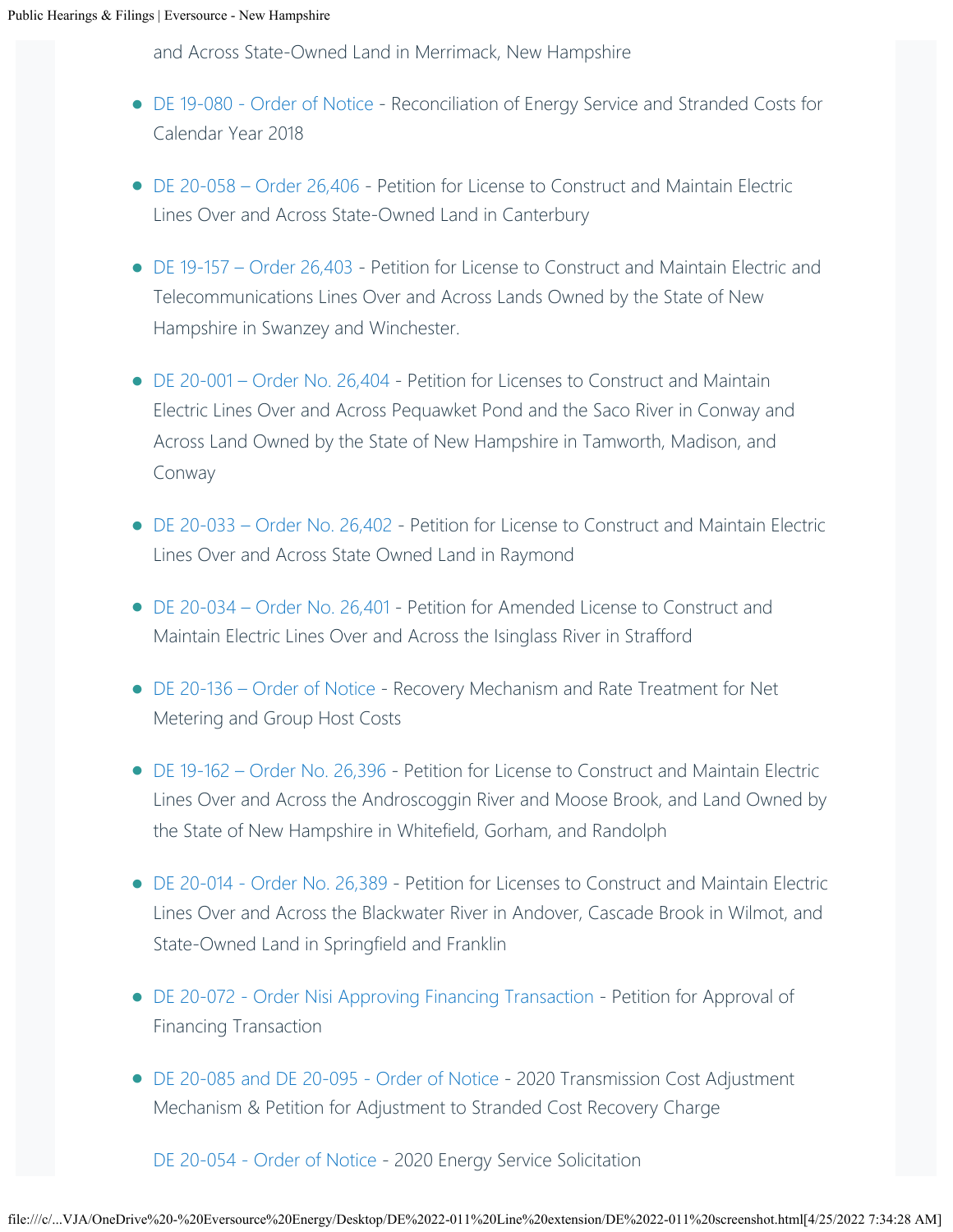•

## 52165A8B-94D0-4047-B3E7-28612F9584DA **Residential**

[Account & Billing](https://www.eversource.com/content/nh/residential/account-billing)

[Outages & Storms](https://www.eversource.com/content/nh/residential/outages)

[Save Money & Energy](https://www.eversource.com/content/nh/residential/save-money-energy)

[Safety](https://www.eversource.com/content/nh/residential/safety)

[Electric Supplier Options](https://www.eversource.com/content/nh/residential/account-billing/manage-bill/about-your-bill/supplier-options)

[Upload Documents](https://www.eversource.com/cg/customer/upload)

F05B9553-45FE-472E-85C5-C472C8A20D45 **Our Company**

| About             |  |  |
|-------------------|--|--|
| Service Territory |  |  |
| Real Estate       |  |  |
| Investors         |  |  |
| News              |  |  |
| Careers           |  |  |
| Contact Us        |  |  |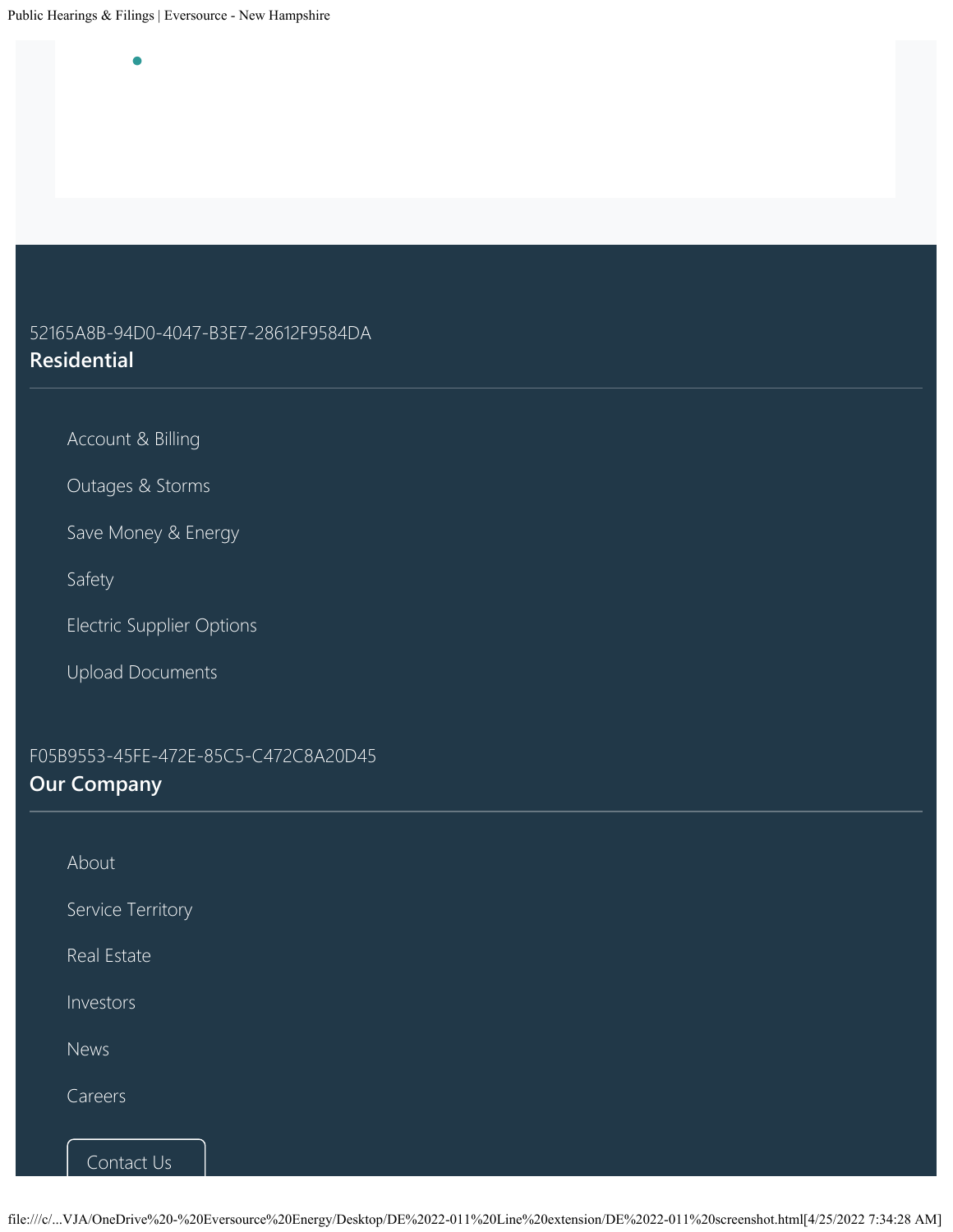## EA75B0DA-025A-4135-B122-305C0203A226 **Doing Business With Us**

[Affiliates](https://www.eversource.com/content/nh/residential/about/doing-business-with-us/affiliates)

[Energy Suppliers](https://www.eversource.com/content/nh/residential/about/doing-business-with-us/energy-supplier-information)

[Builders & Contractors](https://www.eversource.com/content/nh/residential/about/doing-business-with-us/builders-contractors)

[DG, Interconnections & Net Metering](https://www.eversource.com/content/nh/residential/about/doing-business-with-us/builders-contractors/interconnections)

[Municipal & State Officials](https://www.eversource.com/content/nh/residential/about/doing-business-with-us/municipal-officials)

[Property Management Gateway](https://www.eversource.com/content/nh/residential/about/doing-business-with-us/property-management-gateway)

[Procurement](https://www.eversource.com/content/nh/residential/about/doing-business-with-us/procurement)

| versource Logo |             |  |
|----------------|-------------|--|
|                |             |  |
|                |             |  |
|                | $\boxed{?}$ |  |
|                |             |  |
|                |             |  |
|                |             |  |

### ©2021 Eversource. All rights reserved

[Sitemap](https://www.eversource.com/content/general/residential/about/site-map) [Terms & Conditions](https://www.eversource.com/content/nh/residential/about/terms-and-conditions)